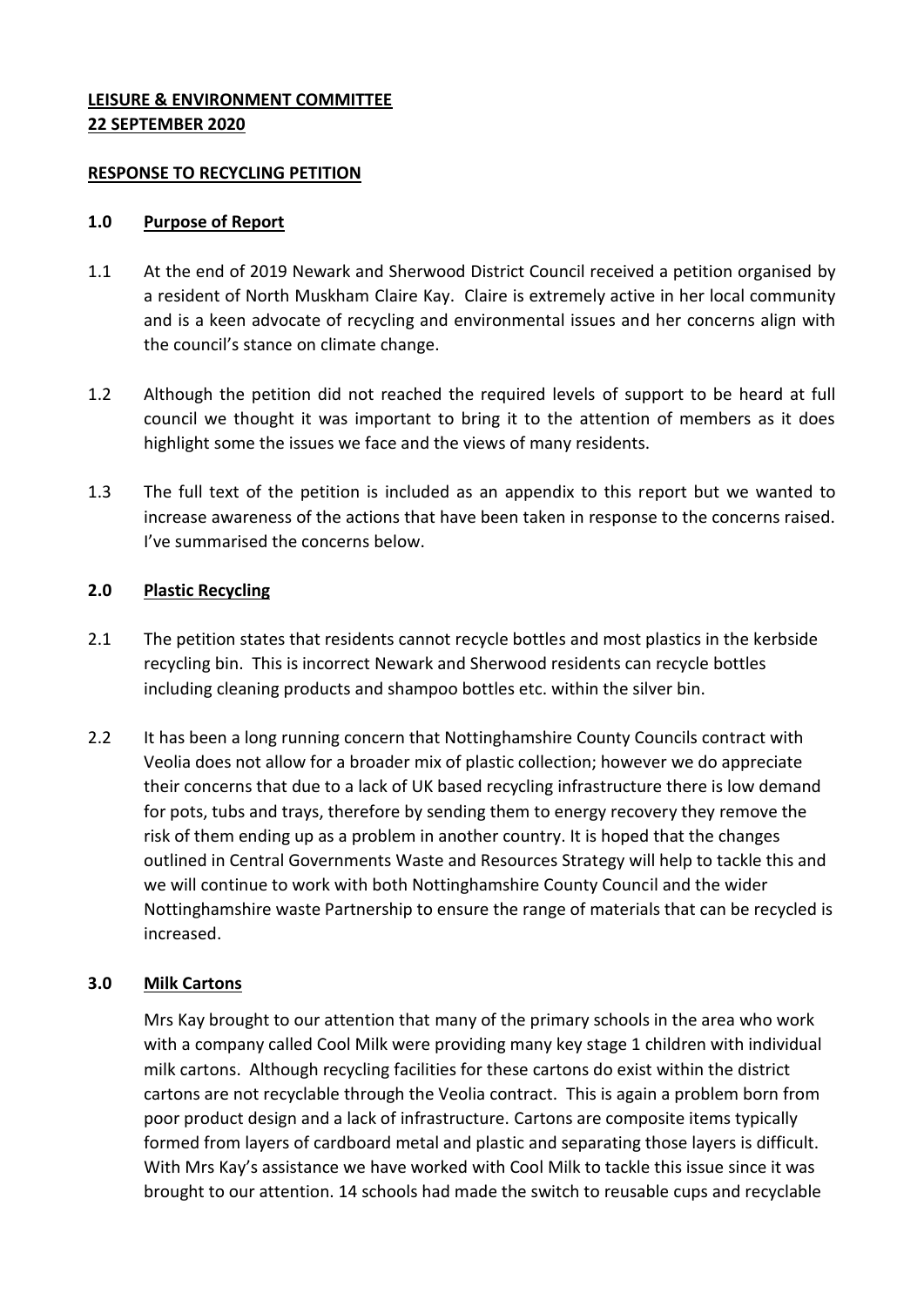milk bottles (pre lockdown) and 46 schools have taken advantage of our schools recycling service.

## **4.0 Food, Glass and other items**

4.1 Members may be aware from a previous report that Central Government issued the Waste and Resources Strategy in 2018 which has significant implications for local authorities from 2023. Among other things food, glass and mixed plastics will have to be collected kerbside and there are a number of other policy measures in development resulting from the Environment Bill which should contribute to the circular economy, these include taxes on none reusable plastics and a deposit and return scheme.

## **5.0 Communication and Education**

- 5.1 Recycling information has been sent out to households in the district on several occasions but we understand that more needs to be done to increase awareness both of what items can go into the recycling bins and where to recycle other materials around the district. Following the recent re-structure the Environmental Services Team now has the capacity and the roles to work with schools to improve recycling and environmental awareness.
- 5.2 We have seen a number of consultations from central government and now need to see some firm guidance. That's why as part of our environmental services strategy we will be lobbying Central Government for urgent details of the changes highlighted in the Waste and Resources Strategy 2018 so that we can use our resources to effectively manage and communicate that change.

## **6.0 Equalities Implications**

6.1 None.

# **7.0 Impact on Budget/Policy Framework**

None

# **8.0 Community Plan – Alignment to Objectives**

- Protect, promote and enhance the district's natural environment
- Increase Participation with the council and within local communities

## **9.0 Recommendations**

That Members note the petition and acknowledge the actions taken and that there is a desire within the community to improve recycling services.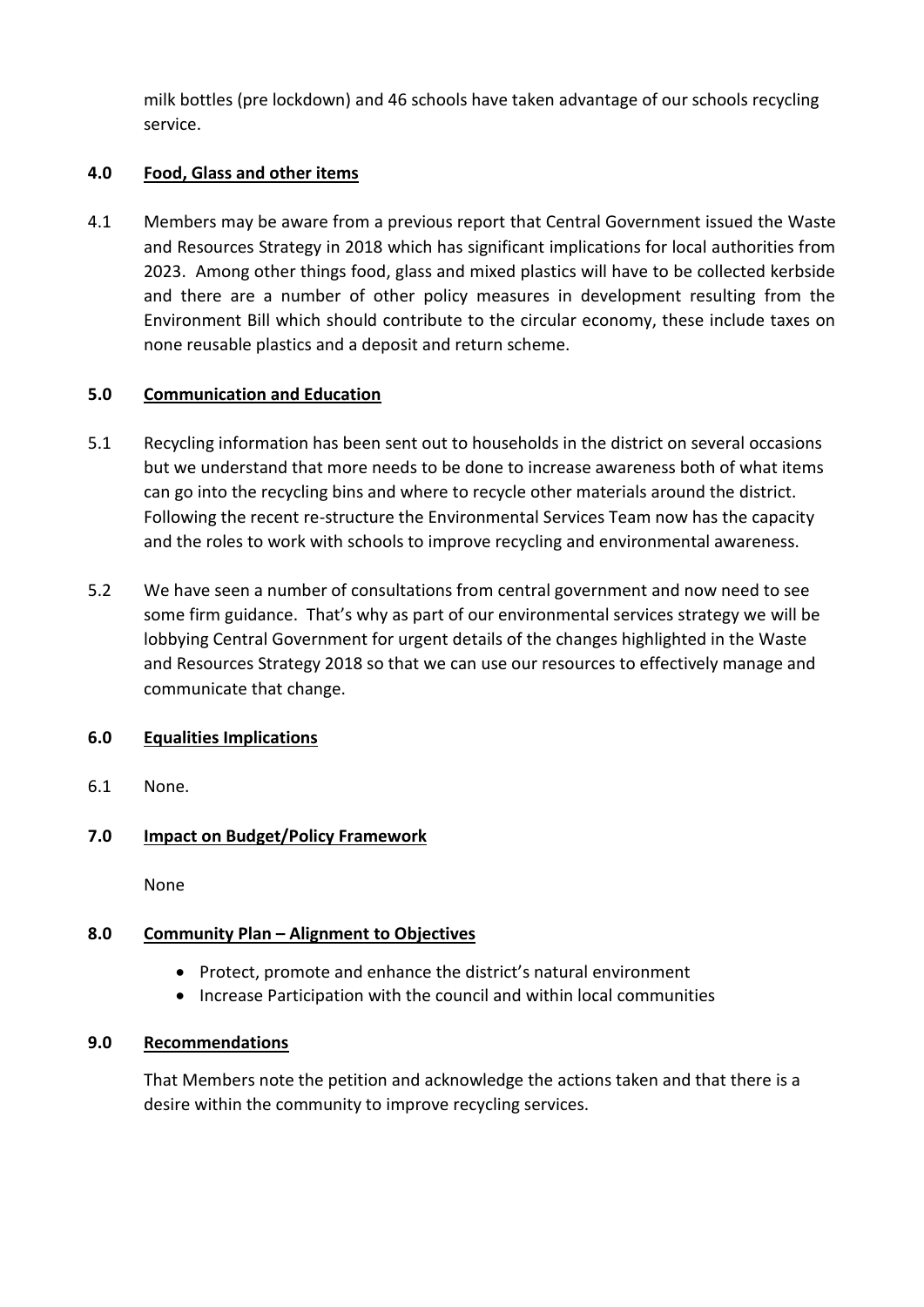# Background Papers

Nil

For further information please contact Andy Kirk on Ext 5577

**Matthew Finch, Director - Environment and Communities**